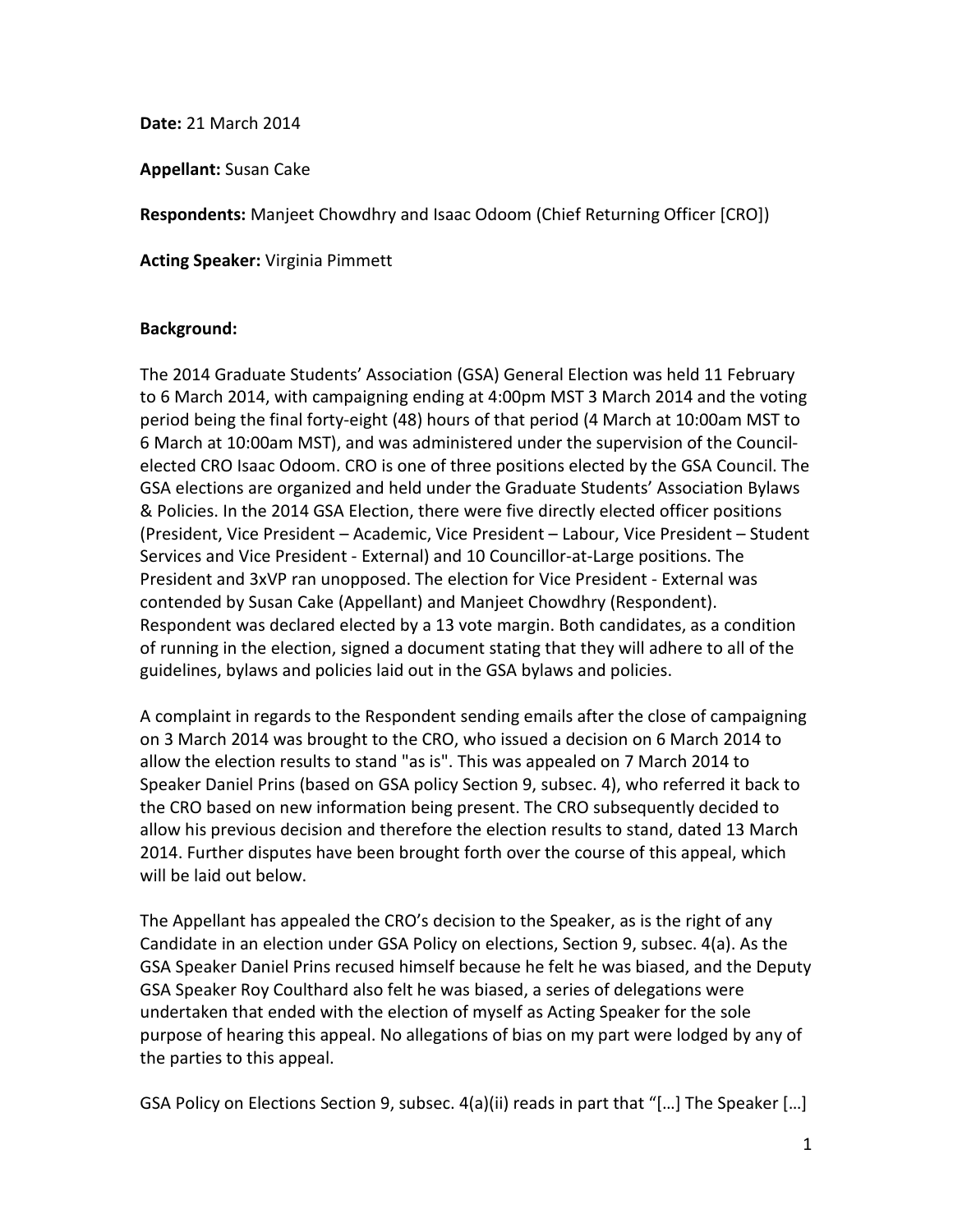may exercise his/her discretion in all matters in arriving at a decision […]." My interpretation of this is that I may make decisions on both procedure and substantive issues at my own discretion.

### **Preliminaries:**

Although Appellant was appealing the decision of the CRO, I felt that Mr. Chowdhry had sufficient interest in this matter to stand as a Respondent. There were no objections raised by any individual.

The timeline given to the parties in this matter were as follows:

- Notification of my appointment as acting Speaker at 9pm on 14 March 2014
	- o Beginning of period to submit any allegations of bias on my part per GSA policy on elections Section 9, subsec. 3(f)
- All parties were notified that there were no comments as to bias brought forth at 8pm on 16 March 2014
	- o Text of Appellant's appeal to Speaker was released to all parties
	- o I requested "[…]that the CRO please submit to me ASAP the entirety of the record from the [gsa.elections@ualberta.ca](mailto:gsa.elections@ualberta.ca) email account and forward to me any submissions emails and evidence used in making the ruling; I will also need any rulings. If perchance you also sent emails from your personal account or any other, I would appreciate those as well […]."
- Respondent Chowdhry was given until 10am on 17 March 2014 (14 hours) for me to receive at my personal email account any response he wished to submit
	- o This response was forwarded upon receipt to all other parties
- Appellant was given until 4pm on 17 March 2014 to submit her rebuttal
	- o Appellant requested and was granted first a 1/2hr extension due to severe formatting issues in Respondent's response making it illegible, and 1hr further due to release of the anonymized record partway through her rebuttal period, making her response due to me at 5:30pm at my personal email account
- Respondent was given an equal extension of time and was required to submit his rebuttal to me by 1am on 18 March 2014

I received and reviewed approximately 135 pages of submissions and approximately 120 emails in reaching this decision. I have come to my decision based on the record submitted by the CRO, submissions from the Appellant and Respondent and my own inquiries to a senior individual at the office of the Vice President – Information Technology, which the parties were made aware of, offered the opportunity to submit questions to be asked, and were provided a transcript of shortly after the discussion.

I have granted anonymity to all third parties in the text of this decision as well as to all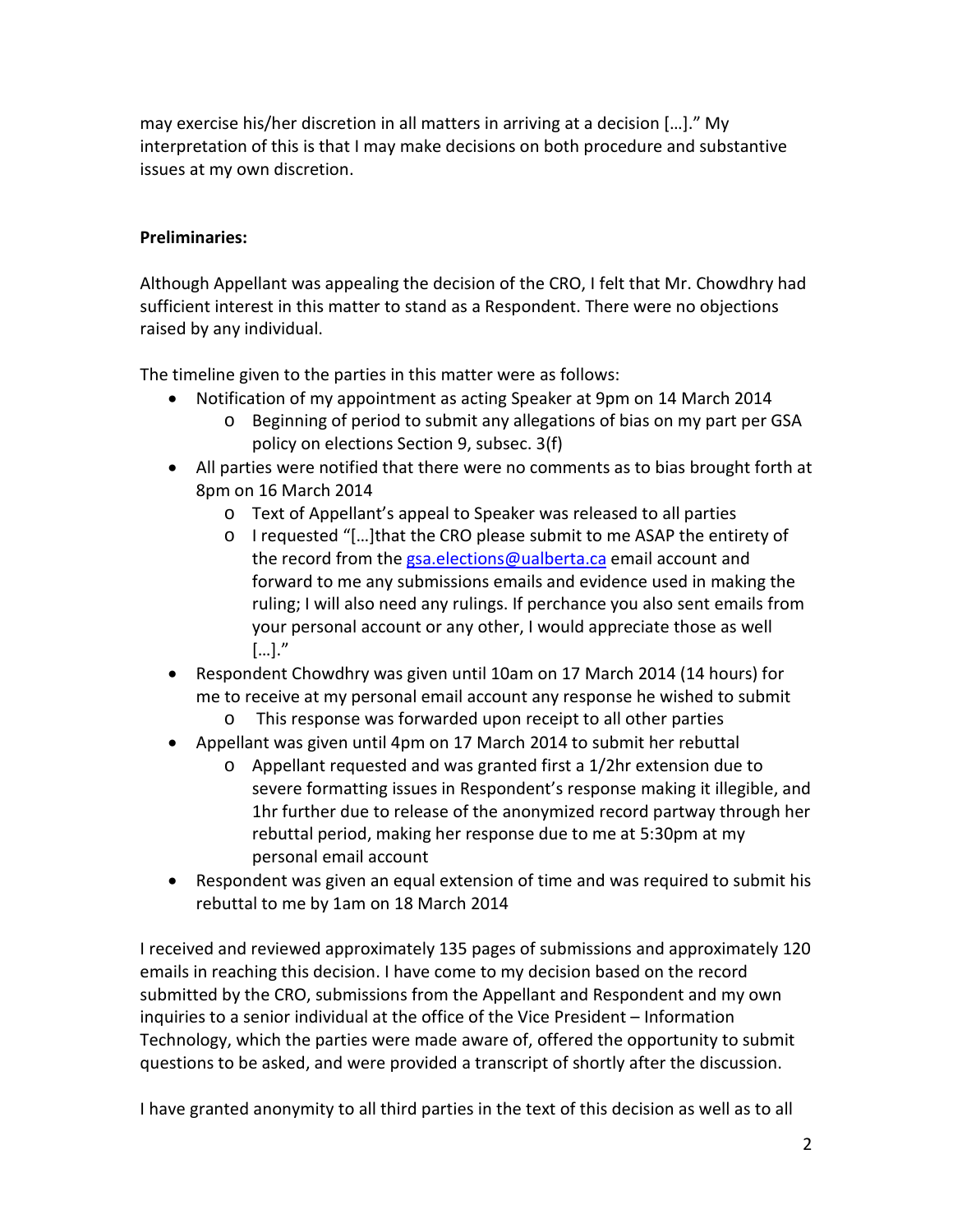who requested it in materials submitted to me and released to the Appellant and Respondents.

### **Issues:**

- 1. Was the Vice President External election fair, respectful of the wishes of voters and conducted in a manner that reflects the excellent, positive reputation of the University of Alberta's Graduate Students' Association?
- 2. If not, what (if any) penalties or remedies are appropriate to address the situation?

### **Relevant Policies:**

### *GSA Policy - Elections*

### Section 5, subsection 5

"Campaigning is defined as any form of promotion of an individual or slate. This includes all verbal, electronic, and visual forms of communication. All campaign materials, including but not limited to posters, websites, e-mails to moderated graduate student mailing lists, or other printed or electronic material (including but not limited to all forms of social media) shall be reviewed by the CRO prior to their distribution."

### *GSA Policy - Elections*

### Section 5, subsection 5(a)

"The CRO will review campaign materials to ensure they do not conflict with Elections Bylaws and Policies and do not contain any factually incorrect information (eg regarding the election procedures or timeline). The CRO is not responsible for reviewing the editorial content of campaign materials (eg. grammar, punctuation)."

### *GSA Policy - Elections*

### Section 5, subsection 8:

"After the campaign period has closed, candidate(s) and slate(s) may distribute communications encouraging students to vote in a General or By-Election. Candidate(s) and slate(s) shall not campaign after the campaign period has closed. […]"

### *GSA Policy - Elections*

### Section 5, subsection 6

"All forms of campaigning (verbal, electronic, and visual) shall not contain misinformation, slander, inappropriate, discriminatory content, or *ad hominem* attacks of individuals or slates."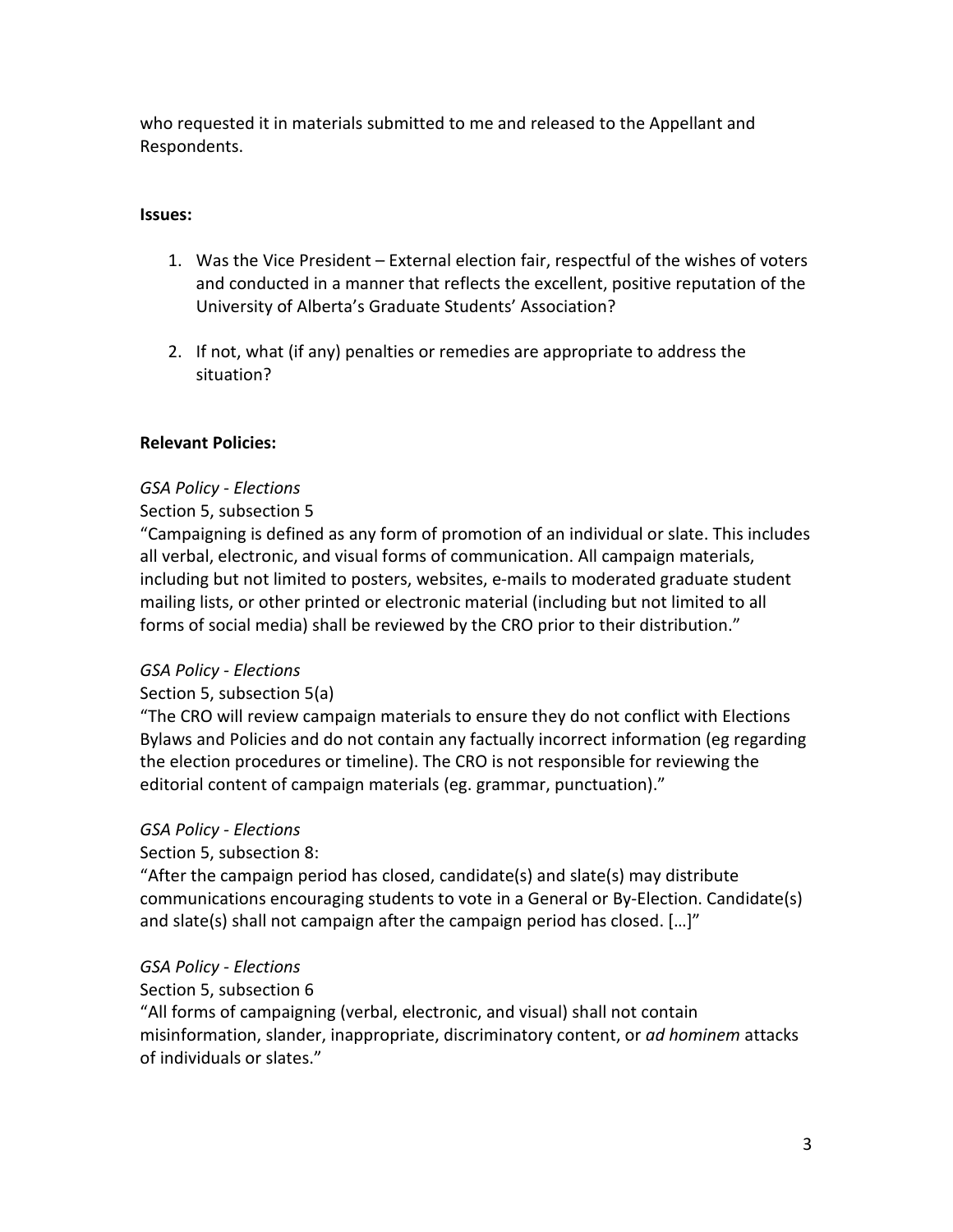### *GSA Policy - Elections*

Section 6, subsection 1(a) "Candidates will conduct themselves in a manner that upholds the fundamental principles of underlying GSA elections – "that they are to be fair, respect the wishes of voters, and conducted in a manner that reflects the excellent, positive reputation of the GSA" (GSA Bylaws, Part VIII, Elections, General Principle)."

*GSA Policy - Elections* Section 6, subsection 1(b) "Candidates will abide by GSA Bylaws and Policies concerning elections."

## *GSA Policy - Elections*

Section 6, subsection 1(e)(vii) "Do ensure any election platforms align with the GSA's multiple roles under the *Post-Secondary Learning Act* (*PSLA*).*"*

## *GSA Policy - Elections*

Section 6, subsection 1(e)(xv):

"Don't tolerate, ask or encourage campaign volunteers or fellow graduate students to violate any GSA Elections Bylaws and Policies (e.g. distributing materials to unmoderated mailing lists on your behalf), or any other applicable policies or laws.

### *GSA Policy - Elections*

Section 6, subsection 1(e)(xvii)

"Don't place campaign materials behind locked doors that only certain candidates have access to through a key or swipe card."

# **Findings:**

For the sake of simplicity and clarity, I will be setting forth my decision in sections. All policies referred to in this decision are from the GSA Policy section on Elections unless otherwise noted.

# *1. Emails to [Anon.] time stamped after the 4:00pm MST deadline for the end of campaigning*

The Appellant put forth evidence/claims indicating that [Anon.] received three email messages from Respondent Chowdhry at 4:04pm, 4:30pm, and 4:45pm MST, after the close of campaigning, and another email at 4:44pm MST the same day apologizing for the blast of multiple emails. The Appellant indicated she perceived this to be a clear violation of Section 5, subsec. 8.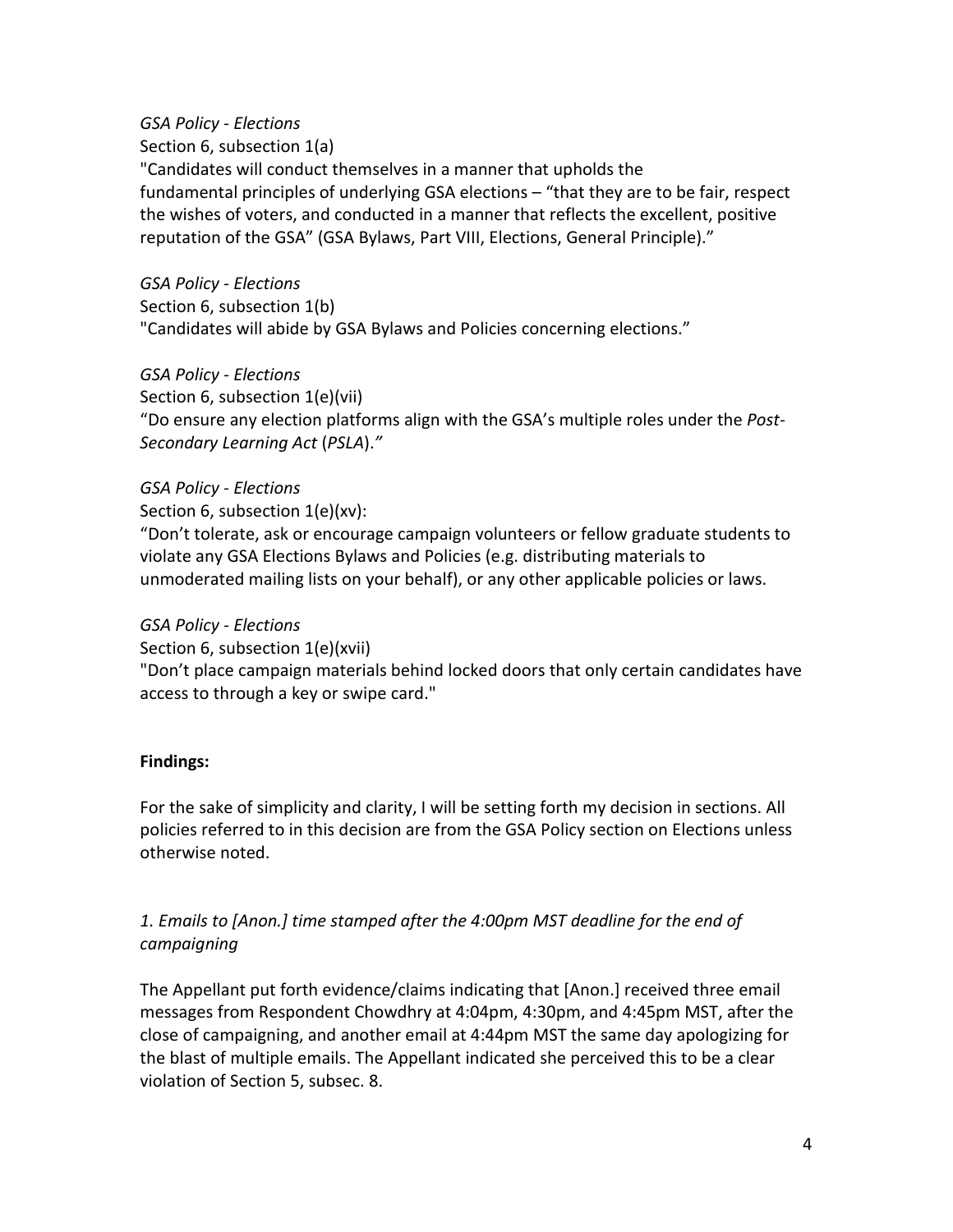The Respondent's position is that he sent the emails in question prior to the 4:00pm deadline, and that a technical issue caused the receipt of multiple emails after the deadline; the email at 4:44pm was intended as an apology to [Anon.] for the multiple emails he received. The Respondent submitted a series of screenshots from his own 'sent mail' folder on his Gmail account indicating a series of six emails with the same content as the one submitted by the Appellant with time stamps ranging from 3:59pm MST to 4:03pm MST, along with a link to a Google Product Forum discussion showing a similar problem [\(http://bit.ly/1gH00Kv\)](http://bit.ly/1gH00Kv), as well as the text of the apology email. He asserts that the technical problem is "quite common and highly probable." He also indicated that the email sent at 4:44pm MST contained the phrase "Since it is already past election campaigning time, I will not ask you to vote for me."

My conclusion is that while there was a technical violation of the policy in Section 5, subsec. 8, based on timestamps from Respondent's 'sent mail' file, I accept the Respondent's explanation and decline to hold the Respondent accountable for the emails received by [Anon.] after the 4:00pm MST campaigning deadline.

During the course of the appeal, I was in contact with a senior Vice Provost - Information Technology security officer. He and I discussed (and a transcript of our original discussion was provided to all three parties) if and how such an error may occur. He indicated to me that while it may not necessarily be a common error to have multiple messages such as this (as asserted by the Respondent), the explanation proposed by the Respondent is certainly reasonable and not outside the realms of possibility. The unnamed recipient has declined to be involved with the appeals process, and the CRO did not or was unable to confer with this person on the matter, and so I cannot reasonably ascertain for myself the precise series of emails they received.

The rules of campaigning indicate that all campaigning must cease at 4:00pm. While I agree that not incorporating time for server glitches may have been an unwise choice on the part of the Respondent, I also believe that there is a basic assumption that when one single email is sent, the recipient will receive one single email in a reasonably quick amount of time, since this is how email functions a majority of the time in absence of technical problems.

Since the first email's time stamp was at 3:59pm MST, prior to the deadline set in policy, I believe that the first email was sent within the bounds of the elections policy and there is a probability the subsequent emails were the result of a technical glitch. I believe the 'apology' email sent at 4:44pm MST was not a violation as it explicitly stated that it was not intended to solicit a vote and was meant to make amends for an error. I also do not believe that this was a subtle "vote for me anyways" pressure, as the rest of the body of the email seems sincere in trying to explain the possibility of a technical glitch. Failing to change the subject line doesn't have sufficient impact as a vote-solicitation mechanism in my mind to be considered "campaigning" under Section 5, subsec. 8, since it is standard practice to not alter the subject line when responding to a thread.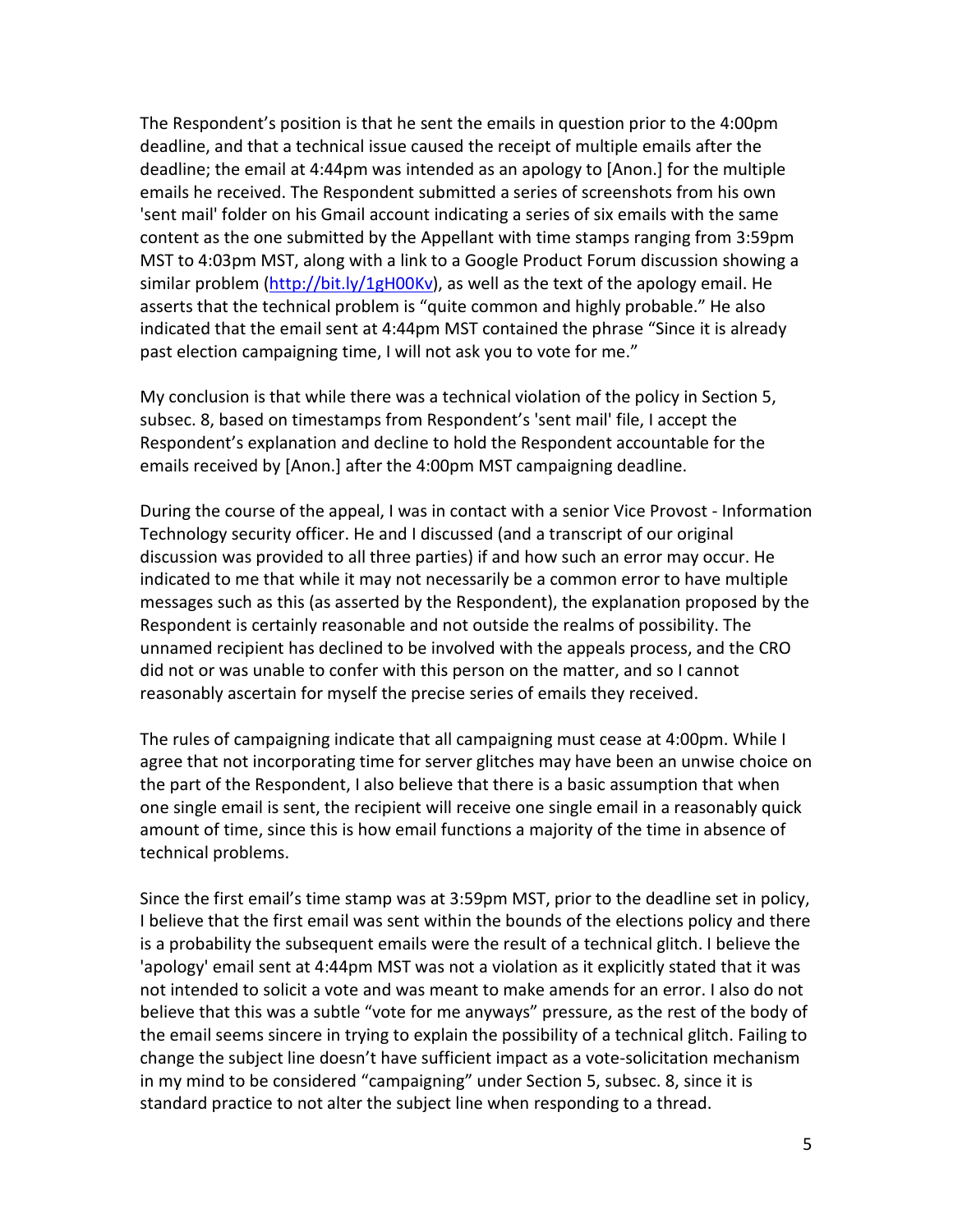Finally, as I have had no further identified or anonymous individuals presenting similar post-deadline emails, I think it reasonable to assume this is an isolated or at the very least a small-scale incident. I do not believe that these emails impacted the outcome of the election.

# *2. Text messages from [multiple Anon.] indicating campaigning for Respondent after the 4:00pm MST deadline.*

Three text messaging conversations have been submitted, all of which the Appellant believes indicate campaigning by the Respondent Chowdhry or others acting on his behalf after the campaigning deadline, in violation of Section 5, subsec. 8.

First is the conversation labelled in the Appellant's original submission as Evidence 3a/3c, which was also submitted independently by a party to the conversation as parallel screenshots appearing to come from an Android-based phone. I am satisfied that in this particular exchange there was no violation of campaign policies. I base this on the statement made to the CRO by the individual involved in the text message conversation, to whit that the Respondent did not in fact campaign to him/her.

In an email submission by the party involved in the text message conversation, he/she specifically state that:

"[…] the texts in the screenshot were misleading. It portrays Mr Chowdhry spoke to me about voting for him after the official campaigning deadline. This was not the case and therefore I have attached the original unedited conversation to bring clarity to this situation."

Whether or not original consent was given to provide the conversation to the CRO for official purposes, and not simply as a conversation between friends with a reasonable expectation of privacy is moot given that the individual in question passed the entirety of the conversation on themselves and therefore had to have consented to its use for official/investigative purposes.

Second is the conversation originally labelled as 3a/3b in submissions by Appellant, stating simply "If by manjeet chowdhury [sic] you mean all the Indian people I know, then yes :))))". I do not find this evidence compelling in terms of whether or not the Respondent specifically campaigned about him after the elections deadline. There is simply insufficient evidence in this one message to indicate a violation of the campaign rules.

Third is the conversation labelled 3c in Appellant's original submission, which refers to a conversation in an elevator. I find that there is insufficient evidence and conflicting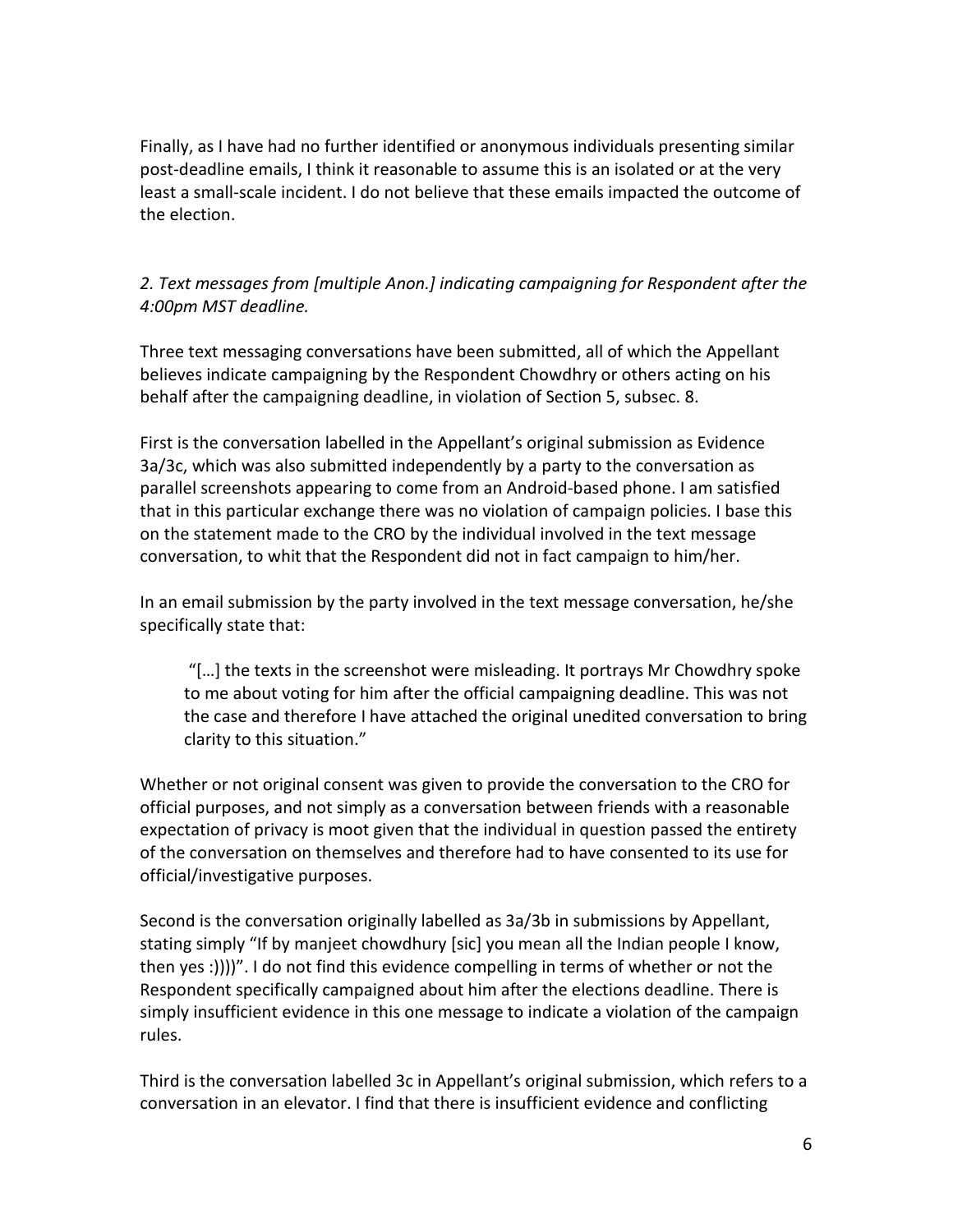information as to whether or not this constitutes a violation of campaign policies. I am unclear from the information provided whether the conversation was a "get out the vote" type drive or whether it was a specific campaigning on behalf of Respondent, who was present for that conversation and unknown to the other party; asking individuals to vote in the election is not prohibited after the campaigning deadline so long as the individuals are not asked to vote for a specific candidate (Section 5, subsec. 8). For the record, I did have a Facebook conversation in regards to this that I found to not be material to my decision. I do not find this text conversation to be in violation of the elections policies.

All of these text message conversations listed above are also lacking date and time stamps, something that makes it difficult for me to verify that the conversations in question took place during times when they would have been in violation of campaign guidelines. Verifying these submissions then becomes a matter of accepting the assertions of interested parties and unknown individuals, which is not in my opinion the optimal standard to arrive at a reasonable conclusion, and I therefore decline to do so.

## *3. Campaigning by both Appellant and Respondent Chowdhry in NINT and graduate student offices*

The National Institute for Nanotechnology (NINT) is a campus building with floors/areas that are secured with access restricted to swipe card/key holders. Section 6, subsec. 1(e)(xvii) explicitly states that campaigning in areas not accessible to all candidates is forbidden. The appellant alleges that a poster promoting the Respondent was placed on the 5th floor of NINT in violation of Section 6, subsec. 1(e)(xvii). As well, she alleges an individual placed a poster promoting the Respondent in a graduate student office, which requires a key to access. She acknowledges that she campaigned on this floor; however, her campaigning was limited to speaking with available individuals to give them business card-type handouts and not leaving campaign materials behind.

The Respondent admits that there was such a poster on the 5th floor of NINT, and he cleared it with the Chemical and Materials Engineering Graduate Students' Association (CMEGSA) as well as building security before placing it. When the poster was brought to the attention of the CRO as a potential campaign policy violation, Respondent Chowdhry claims it was removed promptly (as of 3 March 2014 at 3:47pm MST). A second poster was also placed in a graduate student office. Further, the Respondent argues that the Appellant's visiting of graduate student offices and leaving cards with students in the same area constitutes placing campaign materials behind locked doors that only certain candidates have access to as well, meaning the area was either not inaccessible or she was also in violation of the campaign policies and had not attempted to rectify her mistake.

In my opinion, the  $5<sup>th</sup>$  floor of NINT constitutes a space only certain candidates have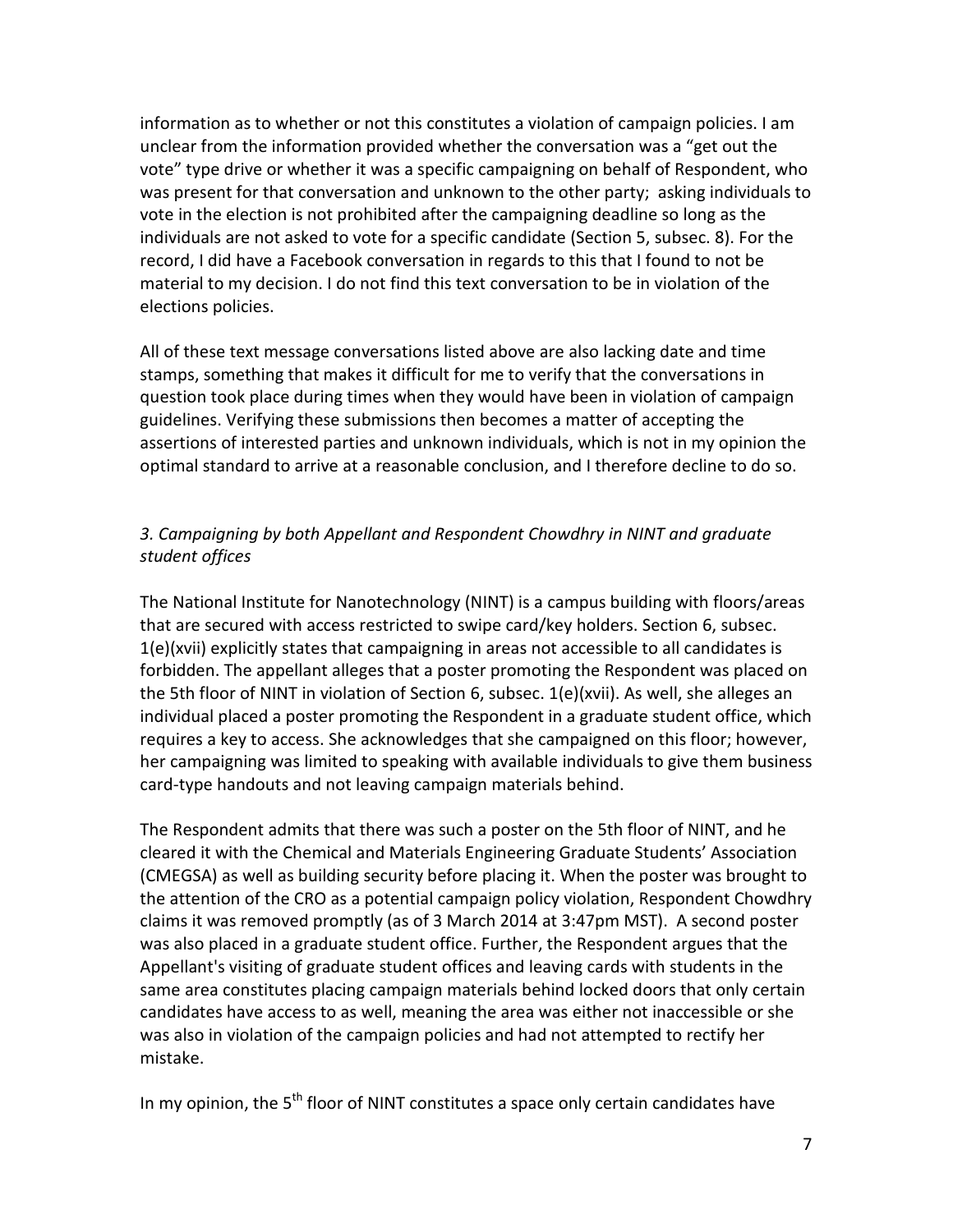access to, and leaving any campaign materials behind this door is a violation of campaign policies and policies stated in Section 6, subsec. 1(e)(xvii).

The definition of campaign materials is provided in Section 5, subsec. 5. Based on my interpretation of this policy, I believe that both Respondent and Appellant proffered campaign materials (in the form of a poster and business-type cards respectively) to individuals on the 5th floor of NINT. Following this, can the 5th floor of NINT reasonably be considered a secured area given that both parties openly admit they campaigned there and in graduate student offices on the floor?

I directed two members of the GSA staff to go to NINT and attempt to access the 5th floor without any other graduate student who could have access accompanying them. They did so, and determined that while the first floor is accessible to all, a locked door requiring a key restricts access to students on the 5th floor in any form. I understand that beyond the locked doors are both laboratories as well as graduate student offices. Since this space is not publicly accessible, not every candidate could enter it should they so desire. As such, campaigning behind these doors constitutes a violation of campaign policies. Whether or not there was permission for materials granted by building security and/or CEEGSA is immaterial, as the action still directly contravenes the policy of the GSA in Section 6, subsec. 1(e)(xvii).

The CRO as far as I am aware was only involved to the point of asking Respondent to remove posters from NINT, which was done. However, given that both parties acknowledge campaigning in the restricted space of the 5th floor of NINT, I find them both in violation of Section 6, subsec. 1(e)(xvii).

# *4. Emails sent by [Anon.] during the voting period*

An email was sent from [Anon.] on March 5th at 12:25pm to undisclosed recipients asking them to vote for Respondent Chowdhry. This email was sent during voting and therefore is outside the bounds of campaigning. The Appellant believes that [Anon.] was a member of a campaign team for the Respondent, as he was updating the Facebook group in support of the Respondent. Based on that, she believes there was a violation of Section 6, subsec. 1(e)(xv) and Section 5, subsec. 8.

The Respondent indicates that he feels he did not maintain a campaign team, as the individuals he asked to assist him were too loosely organized (or not organized at all) to constitute a team. Further, he also claims to have instructed all people that volunteered to help him not to violate the rules or policies set forth by the GSA surrounding elections.

The issue is twofold: was [Anon.] a member of a campaign team for the respondent, and did [Anon.] act to send the email with the knowledge of Respondent? I find that [Anon.]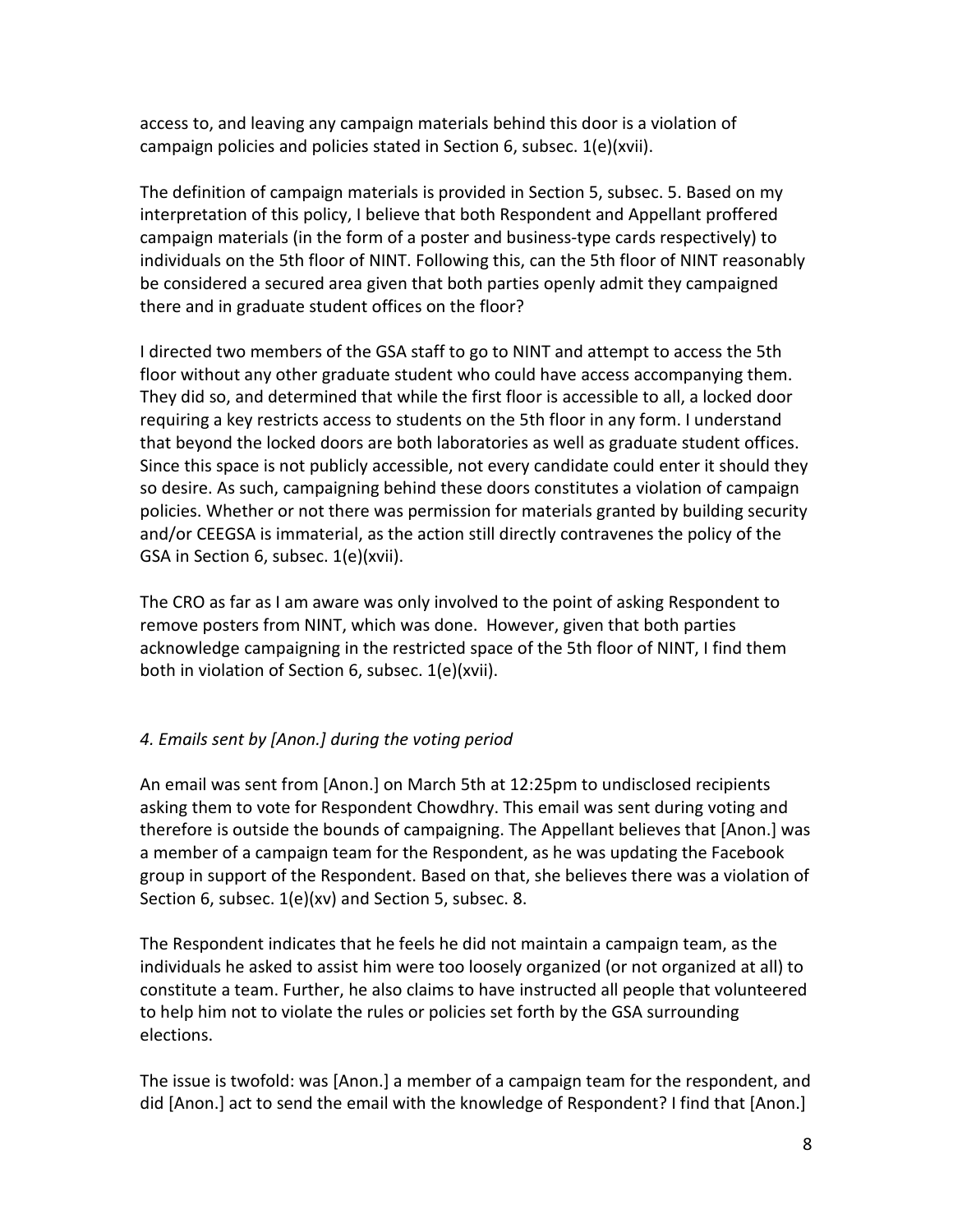is in fact a campaign volunteer who at some point acted directly under the advisement of the Respondent since he handed out campaign materials that necessarily had to come directly from Respondent, but there is insufficient evidence to find the Respondent in violation of Section 5, subsec. 8.

GSA policy does not specifically mention a "campaign team", and instead only references "[…]campaign volunteers or fellow graduate students[…]" (Section 6, subsec.  $1(e)(xv)$ , and so whether or not [Anon.] was a member of a campaign team as such is moot. I do not feel that adding members to a campaign Facebook page means the individual was a campaign volunteer, since the group was "open" and therefore can have people added/invited by any other member. As well, whether or not [Anon.] was the person in question who updated the Manifesto document on the Facebook page for the Respondent is disputed; there is insufficient evidence to prove whether or not [Anon.] was the individual in question and as such I am unable to decide whether or not the assertion by the Appellant is true. However, an individual has come forward claiming that [Anon.] was involved in face-to-face campaigning on behalf of the Respondent via the provision of materials relating to the campaign, and encouraged them to vote for the Respondent; I accept the statement of this individual attesting to campaigning performed by [Anon.]. Although the Respondent denies that a "campaign team" specifically ever existed, he did agree that individuals volunteered directly for him to promote his candidacy. Since [Anon.]'s volunteering is established by his handing out of campaign materials necessarily acquired from Respondent, he would at the time fall under Section 6, subsec. 1(e)(xv)).

For the email to be a violation of elections policies, I believe the actions of the volunteer who sent it would need to be accepted, requested or encouraged by the Respondent. I find that there is insufficient evidence to show that this email was sent at Respondent's direction, and as such I cannot declare there has been a campaign violation of Section 6, subsec. 1(e)(xv). There has been a technical violation of Section 5, subsec. 8, but I am unable to hold the candidate responsible for the violation.

Respondent stated several times in his submissions that he at all times reminded the individuals campaigning/volunteering on his behalf to remember and respect the policies and guidelines set forth by the GSA surrounding elections and campaigning, and that he did not direct [Anon.] to send this email. The CRO in his decision indicated he did not feel that a violation of campaign policies occurred, as "it is important to note that campaigns may have volunteers to help their campaign BUT as per GSA Policies and Bylaws candidates are not required to have or manage a campaign team in GSA elections." I accept the Respondent's explanation and agree with the CRO's assessment.

#### *5. Emails sent by [Anon.] on behalf of Appellant (and slate)*

In his rebuttal, the Respondent provided me with a copy of an email sent out on behalf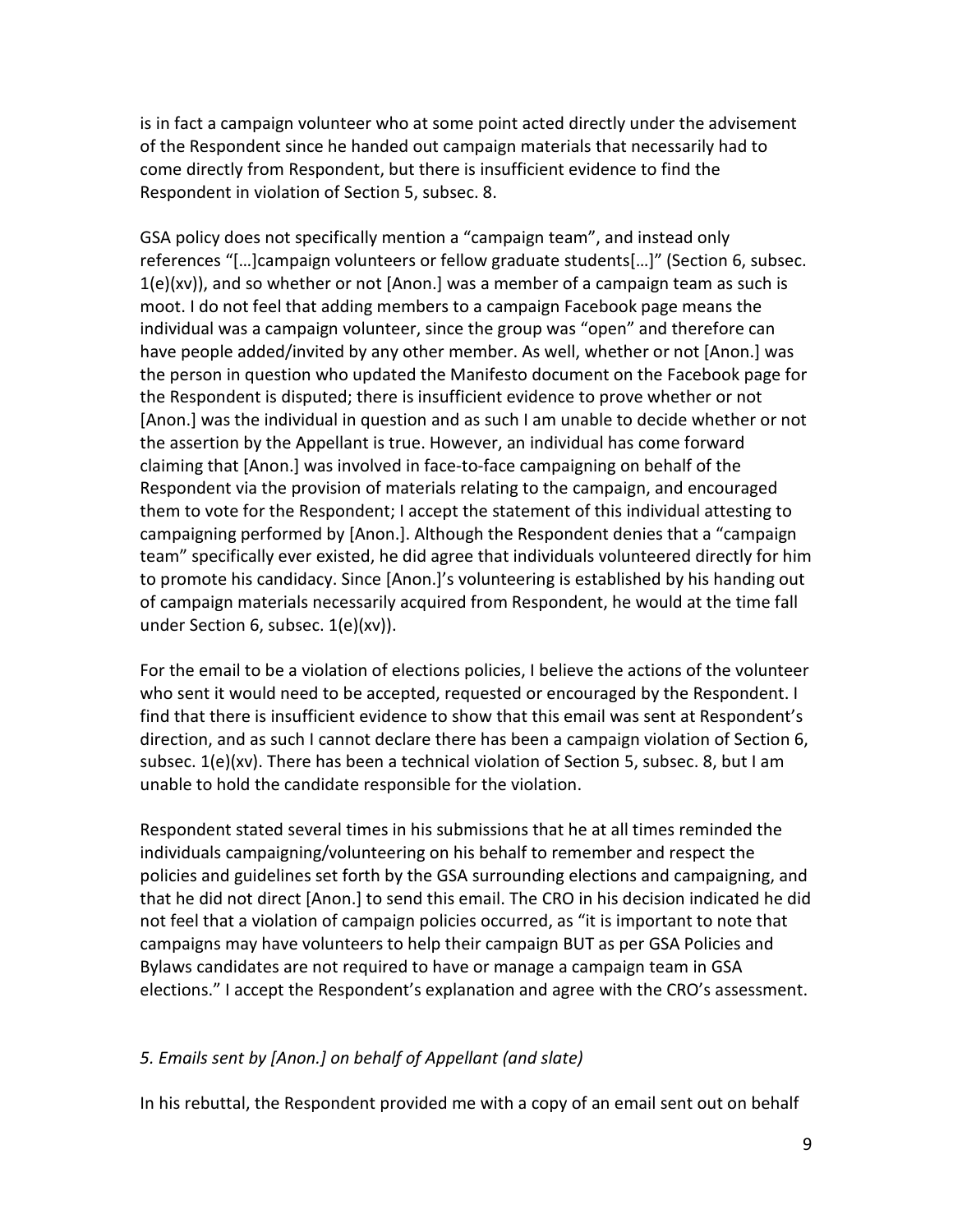of the Appellant (and slate) to graduate students in Civil and Environmental Engineering. The email stated that the Appellant and slate would be campaigning in graduate student offices, and that the Civil and Environmental Engineering Graduate Students' Association (CEEGSA) endorsed the candidate (and slate). The Respondent indicated that the Appellant (and slate) are claiming to be endorsed by CEEGSA when he alleges the endorsement is from only one member of the executive and not the group as a whole. The Respondent further objects that the body of the email did not include any reference as to when campaigning was to cease and therefore the time the email not to be forwarded to others past (ie. 4:00pm on 3 March 2014). The Respondent believes that the lack of such guidance constitutes a breach of Section 6, subsec. 1(e)(xv), where all individuals campaigning on your behalf are to adhere to the guidelines of the election, and Section 5, subsec. 6.

While I appreciate that the Respondent feels there has been a violation of elections policy here, I also feel that this allegation was apparent during the elections period. If he wished to raise this issue as a complaint to the CRO then evidence should have been presented at that time as outlined in the complaints process in the GSA elections policy, and not raised directly to Speaker without first approaching CRO during campaigning. This issue falls outside the bounds of this appeal.

### *6. Text of Respondent (and slate)'s 'Manifesto'*

The Respondent (and slate) produced a single page document they called a 'Manifesto', indicating amongst other things the shortcomings (as perceived by him) of the current GSA activities and their platform for solutions. This document was posted to Respondent's Facebook group, as well as mailed to an unspecified number of departments to be forwarded to their graduate students. As required by GSA policy in Section 5, subsec. 5(a), this material was reviewed by the CRO prior to its release to the general graduate student body, and approved by him. At some later point, however, the CRO became aware that the Manifesto contained incorrect information in the form of a statement indicating:

"Our basic expenses including rent, groceries, and even the GSA membership fees have kept on increasing due to inflation. On the other hand, stipends and funding for grad students have remained unchanged putting a significant pressure on students."

which was in violation of Section 5, subsec. 6, requiring no misinformation in campaign materials (explained below). The CRO ruled that the material needed to be revised, which was done by the Respondent to read:

"[…]stipends and funding for majority of grad students have increased by negligible amounts putting pressure[…]."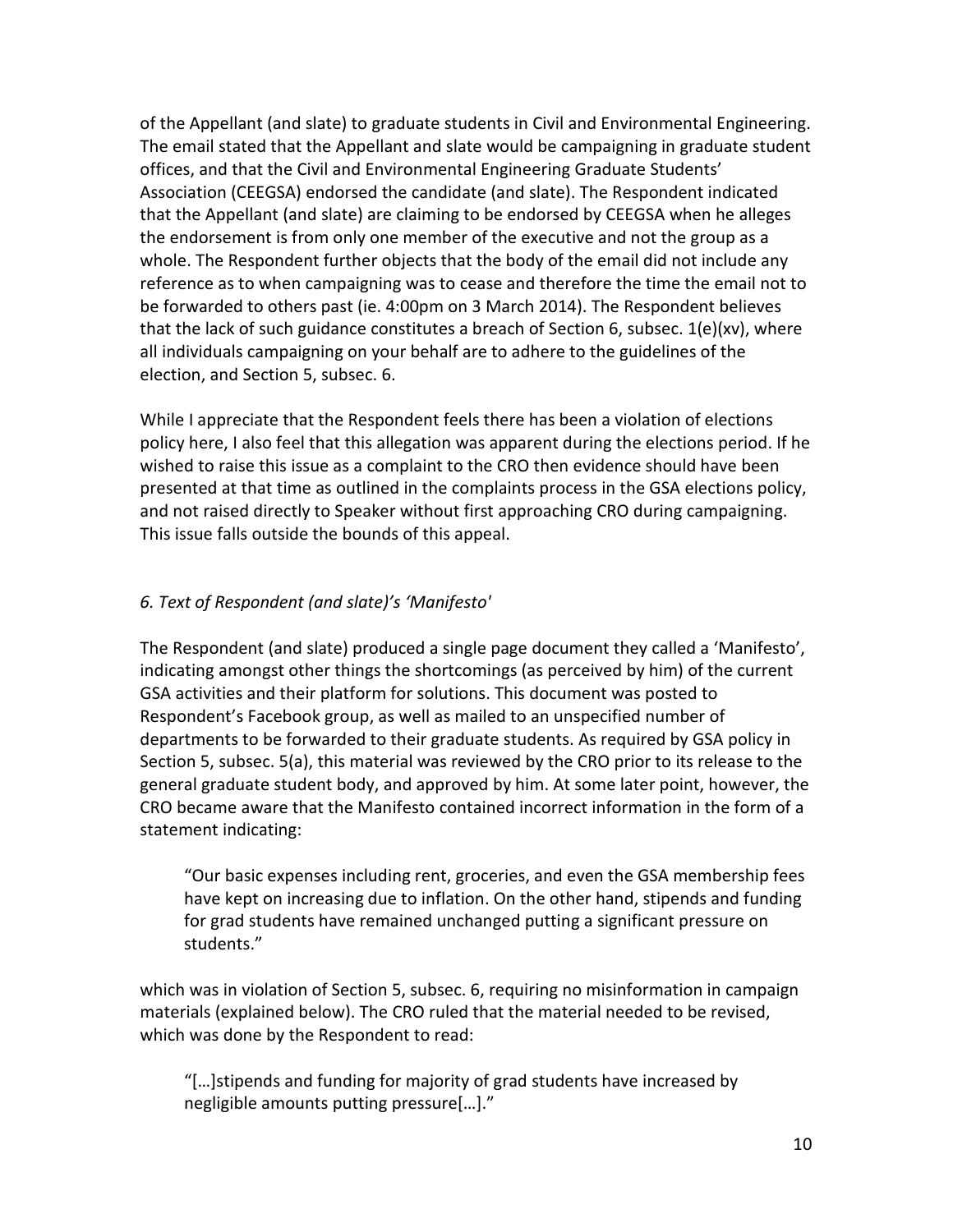The Appellant's complaints are twofold: that the revision is still inaccurate as it "implicitly states that graduate students have not seen increase in their salary that keep pace with CPI" [sic], and that the CRO erred in both approving the original version and in not requiring that the revised version be circulated to all students via departmental email as the original incorrect Manifesto was.

Although I can see both sides of the argument, in regards to the Appellant's complaint that the revised Manifesto is still inaccurate I find here the CRO made a decision in his best judgment that the correction to the Manifesto written by the Respondent was reasonable, to the best of his knowledge technically correct and no longer contained misinformation. I also find that there is a reasonable interpretation that the revised Manifesto text constitutes the opinion of the Respondent and as such the revised wording is not objectionable on elections policy grounds.

Only academically-employed graduate students (AEGS), such as teaching assistants and research assistants, have their stipend covered by the Collective Bargaining Agreement (CBA), and as such received a 3.75% raise (as negotiated through the 2013-2014 CBA). Students whose stipends are covered by funding external to the university (Tricouncil, Alberta Innovates, private/other studentships, etc.) are not covered by the CBA and as such are not guaranteed a raise. The CBA stems from the *Post Secondary Learning Act* (PSLA), which directs the University of Alberta Board of Governors to negotiate with the GSA in regards to AEGS stipends. This CBA affects approximately half of graduate students, and therefore information about the outcome of the CBA has a relevant impact on a large portion of the student body. While I am not necessarily sure I would call a 3.75% annual raise "negligible", I am also aware that the meaning of "negligible" is subjective and/or political at best, and the raise in question does not apply to a large percentage of graduate students as stated in the revised Manifesto. However, it is also beyond the bounds of what the GSA is legally able to negotiate for based on the *PSLA*, something the Respondent should have been familiar with in the course of familiarizing himself with the mission and functions of the GSA as a candidate for an elected position (as required by Section 6, subsec. 1(e)(vii)). While the statement is technically true, it also does not capture the boundaries of the GSA's ability to effect stipend change for non-AEGS students.

However, in attempting to fully understand this matter, I feel I have received conflicting and possibly incomplete information. I am unaware as to how the CRO came to know the Manifesto was factually incorrect after his review process was complete. Through information given to me by parties to this appeal (and not found in the record, which I had requested from the CRO) I also learned that the CRO did originally instruct the Respondent to recirculate the corrected version of the Manifesto via email as well as through Facebook and any other websites used for campaigning. The Respondent protested recirculating the corrected Manifesto by email to graduate students, and the CRO agreed to this request. In an email to the Appellant who inquired as to why the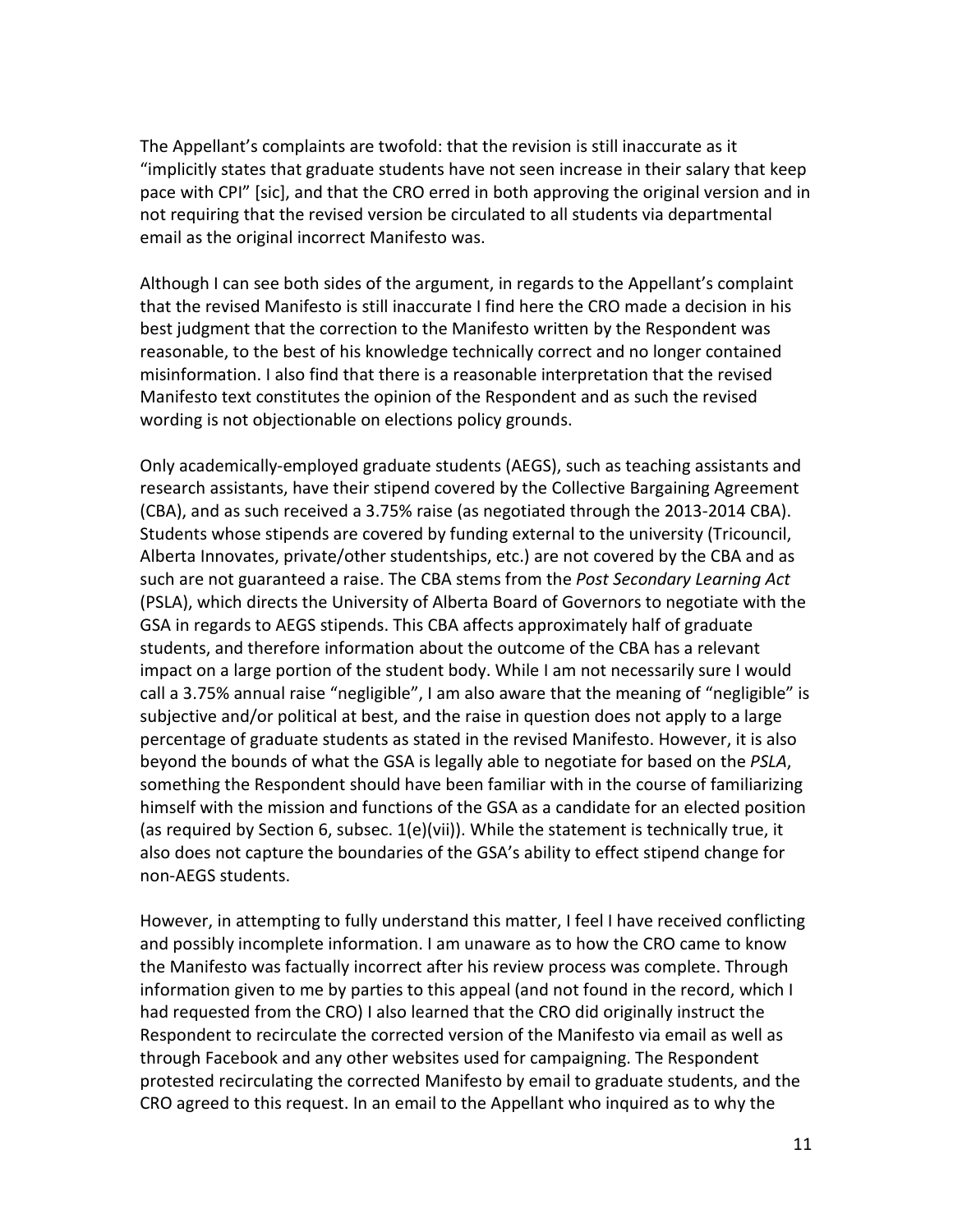Manifesto was not recirculated by email (as she determined that graduate students in Earth and Atmospheric Sciences had only received the *incorrect* version), CRO stated (in an email I do not have as part of the record received from the CRO, and as such the text following comes from the body of Appellant's appeal):

"This is an issue the CRO has already dealt with and ruled in regards to correcting information the Manifesto. No ruling has been made concerning not updating all students who were sent the originally misinformed Manifesto. I'm not clear if Speaker or CRO should be looking at this issue."

Given that I am aware CRO did originally rule that the email had to be recirculated, stating that no ruling had been made is contradictory at best. Furthermore, the email requiring that the corrected Manifesto be recirculated was sent out on 1 March 2014 at 1:31pm, and the protest made by Respondent resulting in revision of the CRO's decision was sent at 3 March 2014 at 10:00am (which CRO notes he did not read until ~3:00pm), I am left to wonder why such a large time gap occurred between ruling and protest. I was also unaware and am unable to find in GSA Bylaws and Policy where the decision of a CRO may be a) not be circulated to all interested parties, as Appellant was not copied in any of these emails as far as I can discern, and b) be contested outside the formal complaints and appeals process outlined in the GSA Policy section on Elections. I note that Section 7, subsec. 1(d) requires the CRO to copy the Speaker and Executive Director on emails regarding complaints of breach of Elections Policies, but this appears not to have been done by the CRO in addressing the Manifesto complaint.

In my opinion, there was sufficient time for the corrected Manifesto to be recirculated to all students. Although the ruling was issued on a Saturday night and therefore departmental staff would be unable to circulate the revision until Monday, the Respondent had the opportunity to get this information to departmental staff for it to go out first thing Monday morning. I do not believe this would in any way be prejudicial to the Respondent; if anything getting a mailing out to all students immediately prior to the campaigning deadline would be helpful. I find this to be an error in judgment made by the CRO at this point. Also, because I feel that the information I have is incomplete and potentially inaccurate or not a full reflection of the process as it occurred, I have reservations as to whether this process was open, equal and fair. My findings are that a campaign violation of Section 5, subsec. 6 did occur on the part of the Respondent, but that this violation was corrected in the text of the Manifesto at the behest of the CRO. I also find that the election was compromised by the following: not requiring the corrected Manifesto to be recirculated to students in the same manner as the uncorrected version; the CRO not communicating his decision in regards to the distribution of the corrected Manifesto to the other candidate; and the CRO allowing a protest of his decision, thereby not allowing the Appellant to initiate the formal complaints and appeals process outlined in GSA elections policy compromised the election.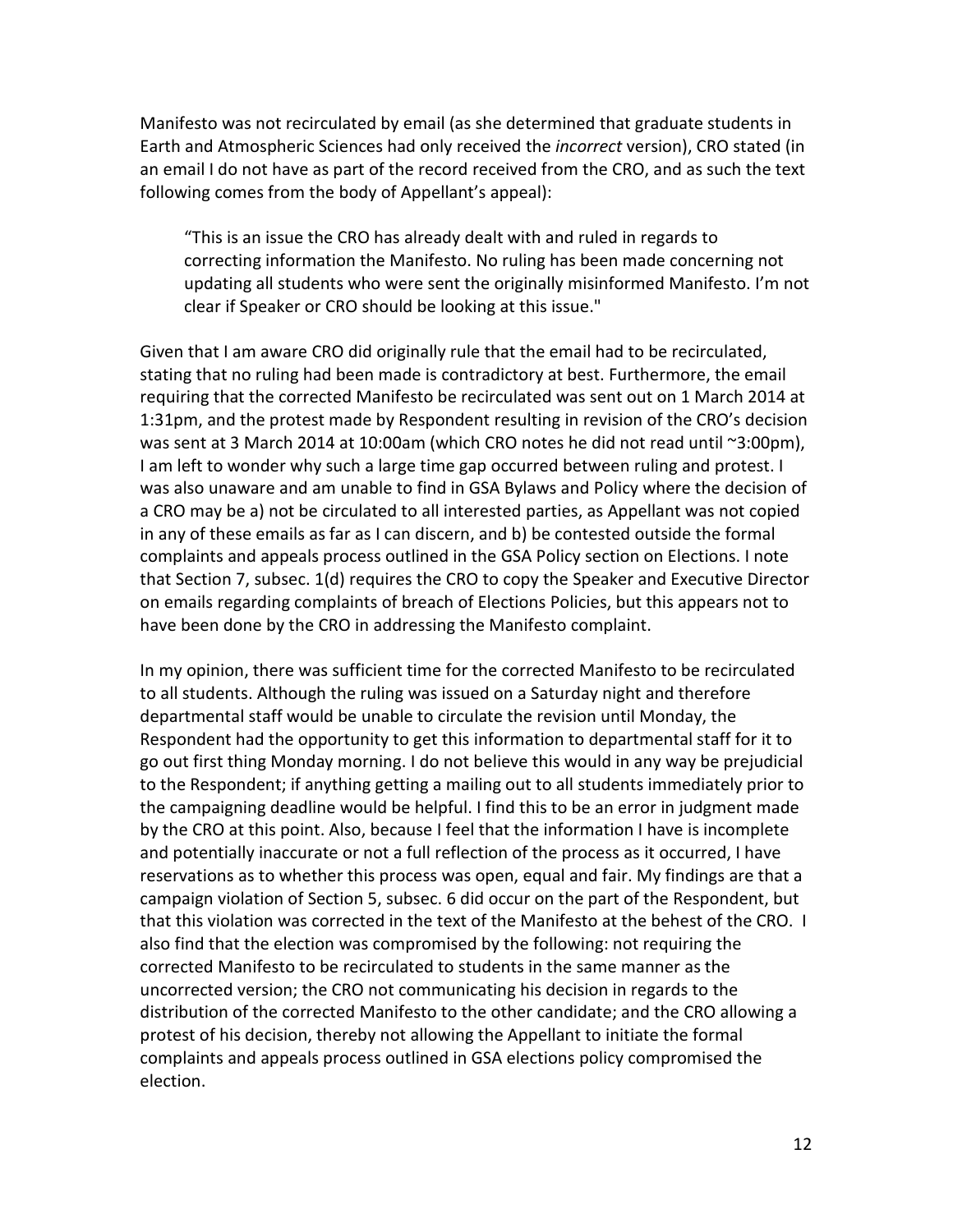#### **Penalties and/or Remedies**

In my opinion, based on all submissions, all three parties have committed error(s) and/or violations of the campaign policies set out in GSA policy. Specifically, both the Appellant and Respondent are by their own admission in violation of Section 6, subsec. 1(e)(xvii) in regards to campaigning in NINT, and there was a violation of Section 5, subsec. 6 by the Respondent in his Manifesto, which was sufficiently corrected at the direction of the CRO.. Further, there were procedural errors committed by the CRO in handling the issue of the Manifesto, in that the redistribution to all graduate students of the revised Manifesto was inadequate, his decision on its revision was not circulated to the other candidate, and there was a revision to the decision at the behest of a candidate outside of the formal complaint/appeals process outlined in elections policies. Finally, I have found that there was insufficient or incomplete information given to me by the CRO as part of the record. This leaves me to use my own discretion on the part of determining whether or not to impose a penalty or remedial action, and what if any that penalty or remedy may consist of.

In this, I am informed by the guiding principle of GSA elections is set out in GSA Bylaws, Part VIII, Elections, Section 1.1:

"The fundamental principle underlying GSA elections is that they are to be fair, respect the wishes of voters, and conducted in a manner that reflects the excellent, positive reputation of the GSA."

The guiding principle above states that elections must "reflect the excellent, positive reputation of the GSA." Based on my findings that all parties have committed violations of campaign policy, that I have received inadequate, insufficient and incomplete information, and that there are serious issues with the conduct of the initial complaint to the CRO from a procedural fairness point of view, I find that the Vice-President - External election contravened the guiding principle of the GSA elections and therefore the will of the graduate student body. As such, I am deciding the following:

- 1) That the results of the Vice President External race in the 2014 University of Alberta Graduate Students' Association General Election be overturned and the election results removed from the GSA website as expeditiously as possible.
- 2) That a new election solely for the purpose of electing a Vice President External be run in accordance with the policies outlined in the GSA policies and bylaws, starting with the All Candidates Meeting.
- 3) That the new election not allow any nomination process and be restricted to the two candidates who ran in the overturned election.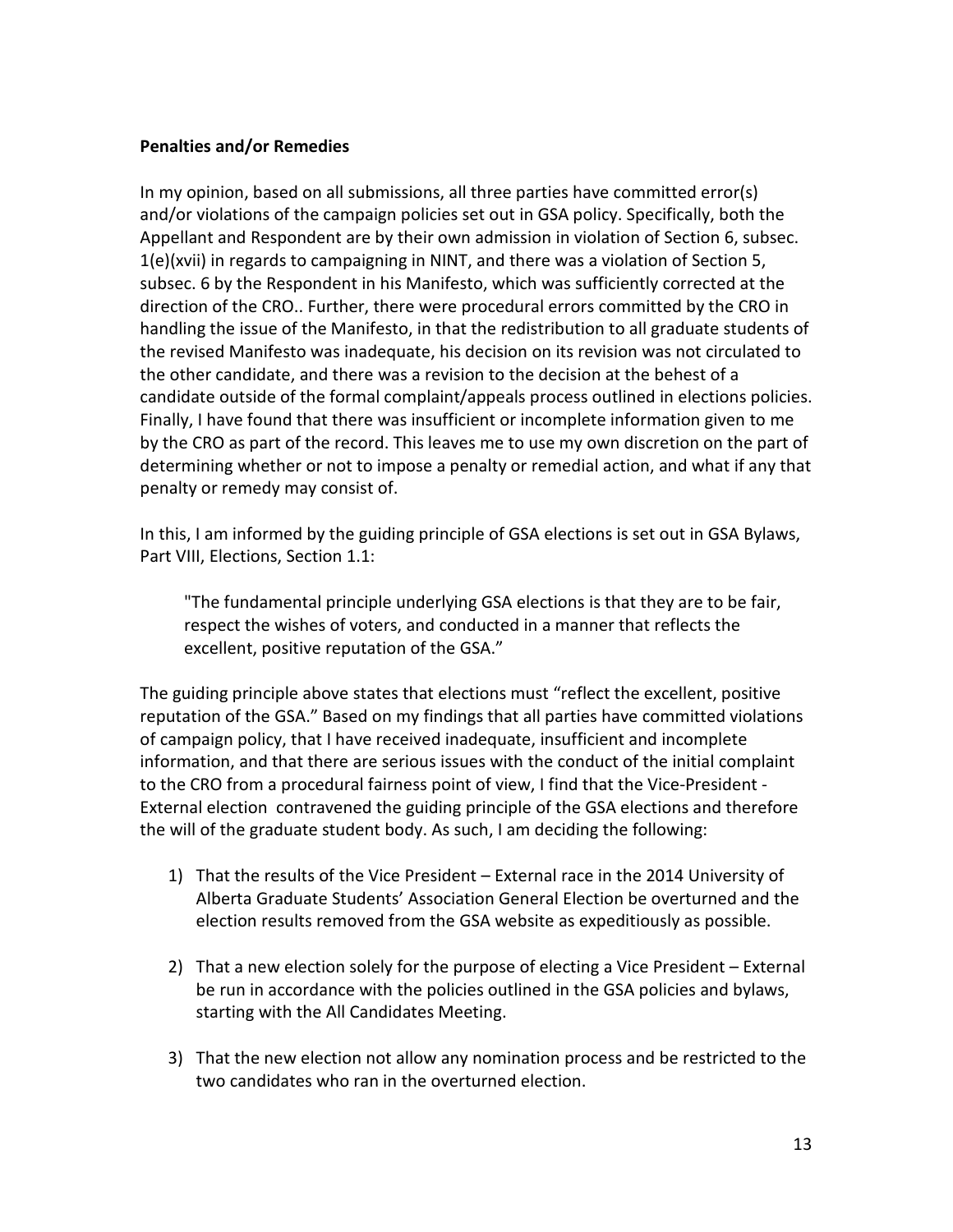- 4) That during the campaigning period as set out by the CRO (or an Acting CRO), the following materials for both candidates be provided on the GSA website for access by all voters:
	- a. Candidate biographies and photographs as provided during the 2014 GSA General Election
	- b. Video interviews as filmed during the 2014 GSA General Election
	- c. The full text of the Platform/Manifesto associated with each candidate during the 2014 GSA General Election
- 5) That this election be run as expeditiously as possible and in accordance with GSA policies and bylaws.

In weighing the options for penalties and/or remediation, I have had to consider the will of the electorate, and whether or not the graduate student body has had their views accurately informed. Candidates promote their views and promises through personal discussions, volunteers and especially campaign materials; these are the primary ways graduate students are able to access candidates' undertakings for their potential tenure as elected officials. If campaign information is factually wrong and circulated to all students, and subsequently called for correction, does that require notifying all students in the same manner as done originally with the incorrect document? Is updating a Facebook page sufficient remedy to an error that took place over email?

Students must by necessity use their University of Alberta email address, as it is mandated by the University of Alberta that all official communications be done through a university email account, and it can reasonably be assumed that they at least look at the emails they receive. However, not all students use Facebook, and of those that do not all of them (or even the majority) are connected to the Facebook campaign of the Respondent. As such, the majority of students would be unaware of the change in the Manifesto. I do not then believe that only updating the Facebook page was a sufficient remedy to an error that occurred over email since a vast disparity in audience and influence would occur.

The Respondent was originally instructed via email to resend the Manifesto to all students via email, which he argued against as the time constraints were too tight. As outlined above in my findings, I do not believe this to be the case since it would be possible for the email to be forwarded to students on Monday morning by departmental administrators, who were the individuals to pass the email on to students in the first place. I also do not believe that the CRO sufficiently communicated this decision to all interested parties. While there may not have been a formal complaint in regards to the Manifesto – in fact, I am unsure as to how the issue came to the attention of CRO at all – the fact is that the Appellant had substantial interest in knowing of any campaign violations by her opponent and their remedy such that she might follow up on its implementation if she wished. I am also concerned about the propriety of contesting the